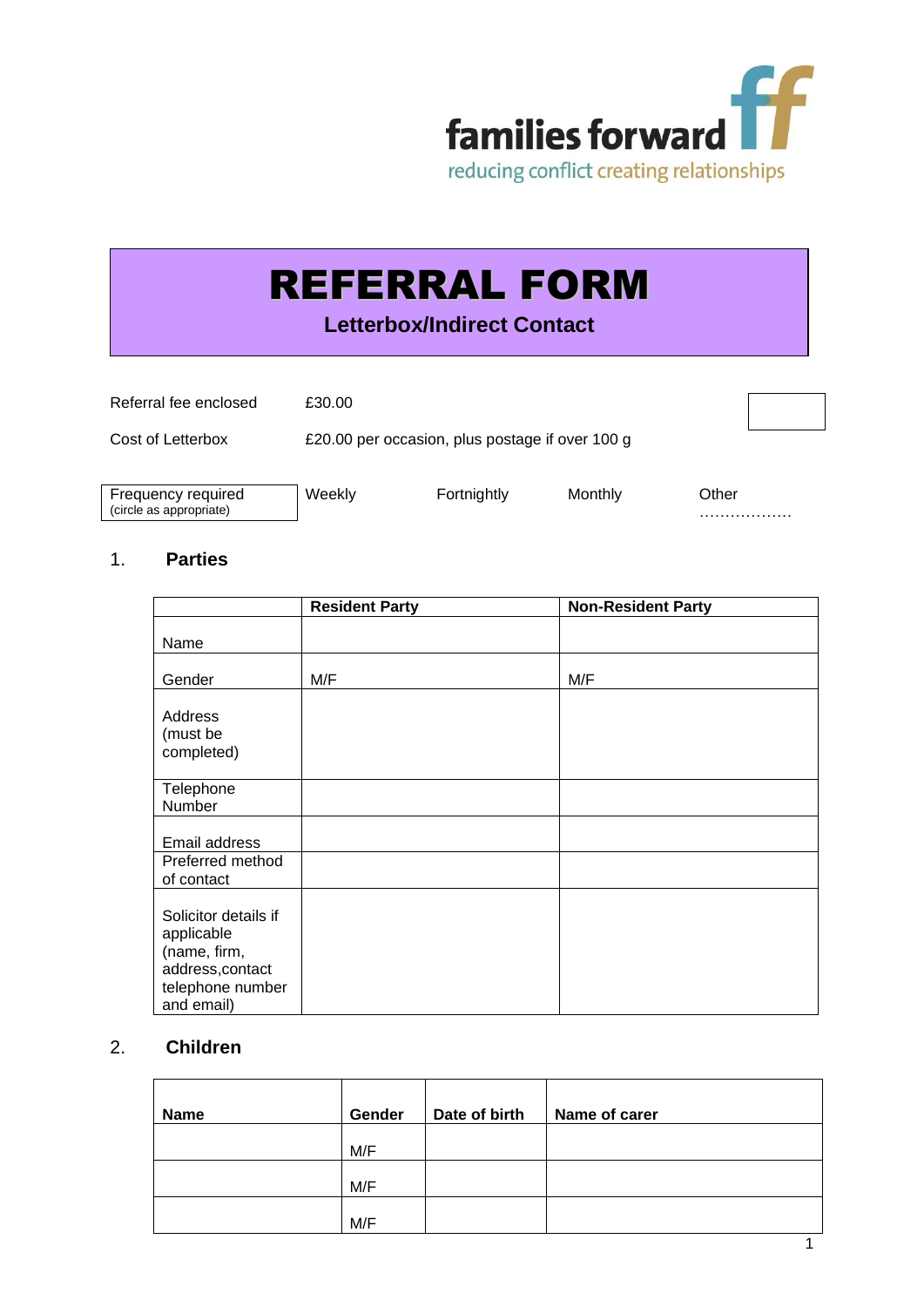## 3. **Court Order**

| Is this referral ordered by the Court                          |     |     |
|----------------------------------------------------------------|-----|-----|
| (If yes, a copy of the Order must accompany the referral form) | Yes | No. |

# 4. **Referrer**

| Name                    |  |
|-------------------------|--|
| Agency and address      |  |
| <b>Telephone Number</b> |  |

5. **Details of contact?** (This section must be completed. Please give details, eg what can or cannot be sent; are there any reciprocal arrangements, etc)

### 6. **We hereby undertake that we have answered the above questions to the best of our knowledge.**

**In submitting the referral, it is understood that:**

- All information provided to Families Forward will be used for the sole purpose of the facilitation of letterbox contact
- Both parties are in agreement to the letterbox contact referral
- Both parties are in agreement to our terms and conditions
- Information held by Families Forward will be retained electronically for no more than three years
- Files may be shared with other agencies for quality assurance purposes only (if you are not in agreement to this statement, please advise Families Forward accordingly)

#### **Parties**

| <b>Resident Party</b> | <b>Non-Resident Party</b> |
|-----------------------|---------------------------|
| Signed:               | Signed:                   |
|                       |                           |
| Date:                 | Date:                     |

Please return referral form to: **Families Forward Oaktree House, 408 Oakwood Lane, Leeds LS8 3LG Telephone 0113 235 9322**

**Email [office@familiesforward.org.uk](mailto:office@familiesforward.org.uk)**

# **Website: familiesforward.org.uk**

**Version: April 2022**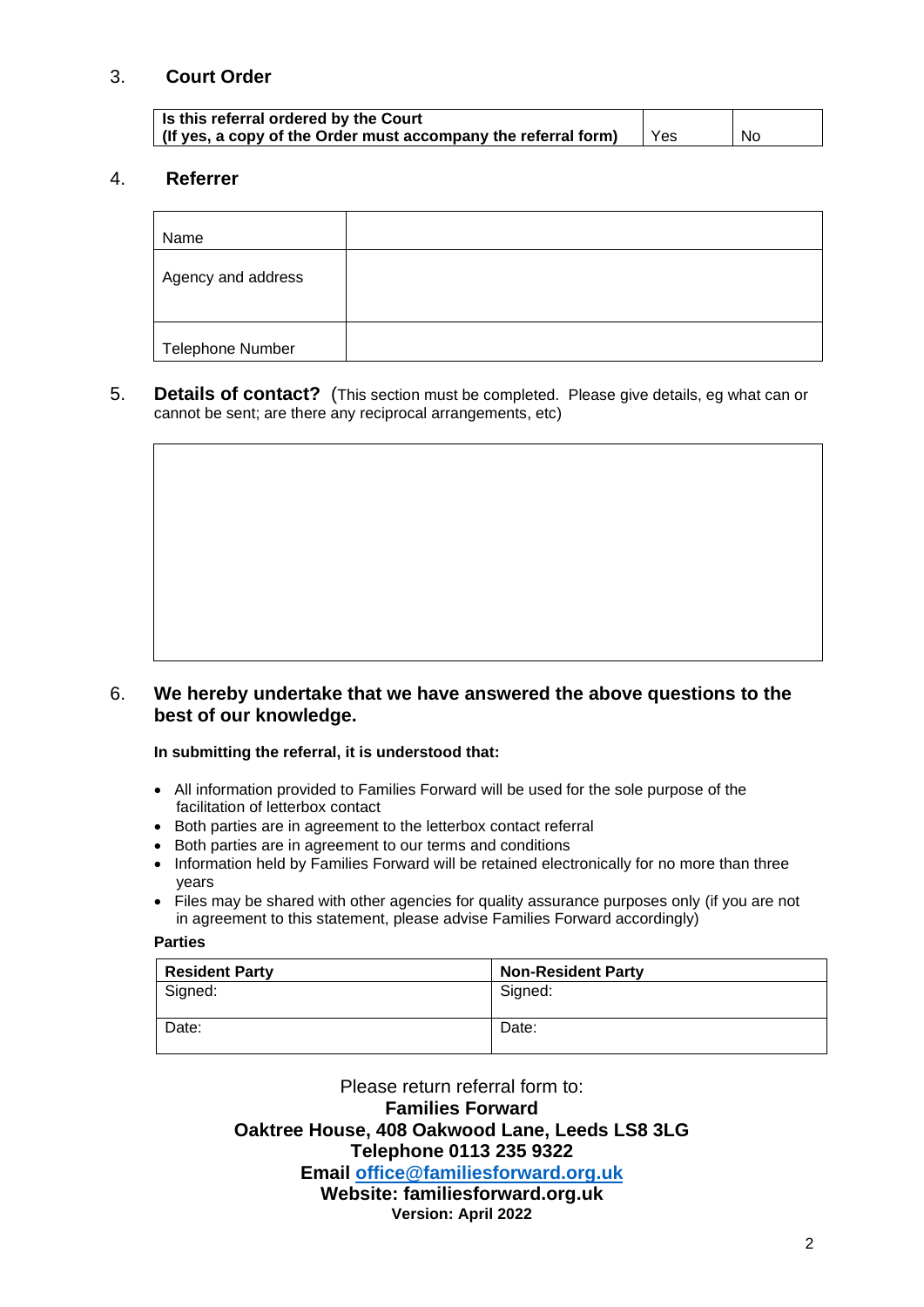

# TERMS AND CONDITIONS LETTERBOX CONTACT

- 1. Letters and parcels should be sent to Families Forward unsealed and unwrapped. Families Forward will then check the contents to ensure they are appropriate for the children, or in line with any Court Order that is in place. If necessary, anything deemed to be inappropriate will be returned to the sender with an explanation as to why that decision has been made. All contents are noted in the family file. Families Forward will not wrap presents. If presents are received that are wrapped we will check with any legal representatives and/or CAFCASS to see if they should be sent unopened. In these circumstances Families Forward cannot be held responsible for their contents.
- 2. Families Forward will aim to send all mail out within 7 days of receipt. This should be borne in mind when sending commemorative cards, eg Eid, birthday, Easter. However, due to Christmas closure, any items intended as Christmas gifts should be received by Families Forward by 18 December in order to guarantee Christmas delivery. All items are sent by first class signed for delivery which is tracked and the receipt recorded on the family file. Where items are not delivered or collected, and then returned to Families Forward, the sender will be informed. The non-resident party would be liable for the cost of resending the items.
- 3. Where it is ordered by the Court that a session be held to handover the item(s) to a child, and their reaction monitored, this will be charged as a supported session at £45.00. The cost of this session is to be met in advance by the non-resident party, unless otherwise stipulated and agreed. Items to be handed over in this way, along with payment, should be received at least a week in advance to give time to arrange a session, and the items checked to ensure they are appropriate to be passed on. If they are not appropriate, the non-resident party will be informed as to the reasons why.
- 4. For the first contact, an invoice will be sent to the non-resident party after the event to cover the contact fee of £20.00 plus any additional postage costs. For all further contacts, the contact fee of £20.00 should be paid to Families Forward by cheque or direct to the bank before or along with the items to be sent. We will not post any items out until this is received. An additional postage costs will be invoiced and can be paid alongside the contact fee for the subsequent contact. The cost of indirect contact includes the postage for the first class signed for delivery of a small letter. However, if the cost of postage is greater than this, the full cost will be charged to the client account. The price of indirect contact also includes a letter to the Court to inform them of the frequency and appropriateness of contact, if this is requested in writing. Invoices will also be sent to the non-resident party for items sent from the resident party to the nonresident party (this could be school reports, photographs, cards from the children). Items will not be sent if the account is in arrears.
- 5. Once delivery is tracked, a text message or email will be forwarded to the sender to inform of successful receipt of the item.
- 6. Families Forward reserves the right to close a file when there has been no activity for three months from non-receipt of a scheduled contact.